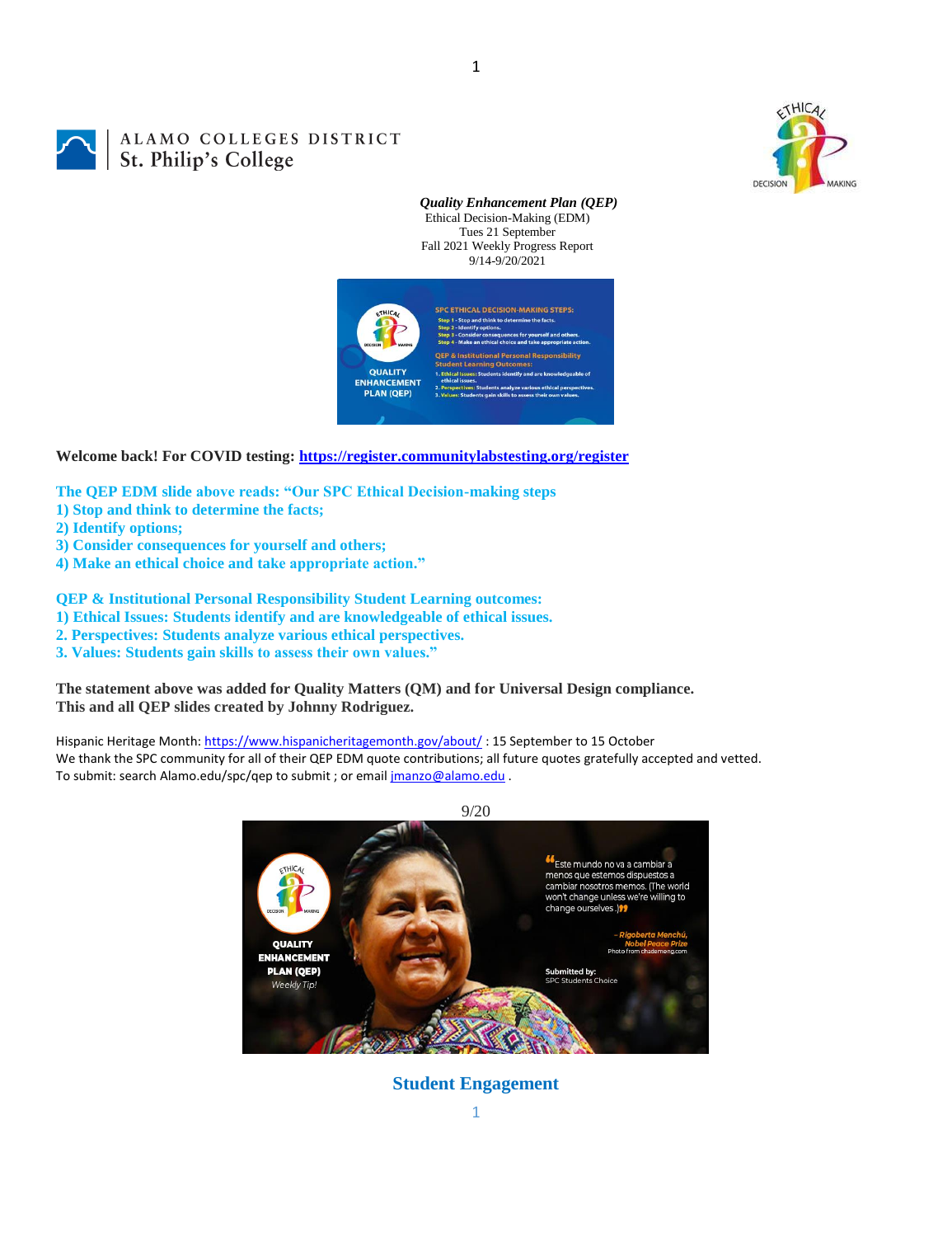*What Would You Do* **scenarios: Dr. Angela McPherson Williams (Dr. Mac), Director of Student Success; Department of Student Life staff.**

**Student Engagement Grants: Fall planning: To continue our partnership with Bowden Academy, contingency plans include possible visits to Bowden Academy, and/or for SPC students to write a children's book using the [SPC QEP 4 step ethical decision-making process](https://mail.alamo.edu/owa/redir.aspx?REF=QPGGgOE-3HbbrbCAzqBFQWbtY3e2Gc0f0qSFld99-4hqZWSPr8DYCAFodHRwczovL3d3dy5hbGFtby5lZHUvbGluay8zYjg5NjQxMTY3MGY0YTZlYjU2MzNkNGFmNjE1OTBjNC5hc3B4) and identify an ethical issue, values, and perspectives of characters involved in the story. Kelli Rolland-Adkins, Irene Young.** <https://www.alamo.edu/spc/admissions/pay-for-college/scholarships/seg/>

**National Two and Four Year Ethics Bowls: <https://www.appe-ethics.org/regional-competitions> Case studies: [https://www.appe-ethics.org/assets/IEB\\_Documents/REB%20Cases%202021%20FINAL.pdf](https://www.appe-ethics.org/assets/IEB_Documents/REB%20Cases%202021%20FINAL.pdf) Cases dropped from the competition:** 2, 4, 6, 7, 13.

**Texas Regional for Four Year Colleges and Universities (face to face; open to Two Year Colleges): Saturday, 13 November: St. Mary's University Regional. Two Year (online, synchronous) College Bowl: Saturday 20 November: Santa Fe Community College**

**Community outreach: Early College and Dual Credit High school and Advisory presentations**

**Online version:** <https://www.loom.com/share/0ee25d0055a24b7ca781b4b700b13b01> **(8:44). Liz Castillo.**

**Construction Careers Academy High School presentation, Tuesday 14 September. "**Liz Castillo presented to students, covering the SPC QEP learning outcomes, the SPC 4-step EDM process, and a discussion on values and an ethical decision making scenario. 7 presentations; 30 to 60 students per presentation. T-shirts, pens, bookmarks, and posters were also delivered."

**Newly designed QEP T shirts: when necessary, arrangements being made for pick up by staff from SPC Dual Credit and Early College High Schools. Liz Castillo. SACSCOC QEP 5 year report data analysis: Dr. Angie Mac, Dr. Melissa Guerrero, Gina Jasso, Dr. Reason (PSRI, administered by Iowa State University). Liz Castillo, Dr. Manzo.**

# **Additional updates**

**Assessment Dates: PSRI-I F 8/20 – F 10/8; PSRI-II M 11/1 – F 12/10. Liz Castillo, Dr. Manzo. Email invitation to PSRI-I: Friday, 20 August. 11,911 students. Shanna Bradford, Garret Gowen (Iowa State University). As of Thursday 8/26: 272 respondents; additional reminder sent. Garret Gowen.**

> **Ongoing: Assessments of 1) Faculty Training; and 2) Community Outreach Dr. Melissa Guerrero, 2019-20 Director of Institutional Research**

**Faculty training events survey:** <https://survey.alamo.edu/Survey.aspx?s=439c10d5fbe14e7cafe541f73aba507b> **Advisory Board survey:** [https://survey.alamo.edu/Survey.aspx?s=6da0af8135f9419f86714b40432e72e0](https://mail.alamo.edu/owa/redir.aspx?C=ltSuwFrmmhFPV6kAmiCFHriyLNGIl0PeNuaCUMi1FWtl6dwQ6ubXCA..&URL=https%3a%2f%2fsurvey.alamo.edu%2fSurvey.aspx%3fs%3d6da0af8135f9419f86714b40432e72e0)

## **Upcoming Tasks, Events, and Initiatives**

**SACSCOC QEP 5 year report revisions and meetings: Liz Castillo, Dr. Manzo.**